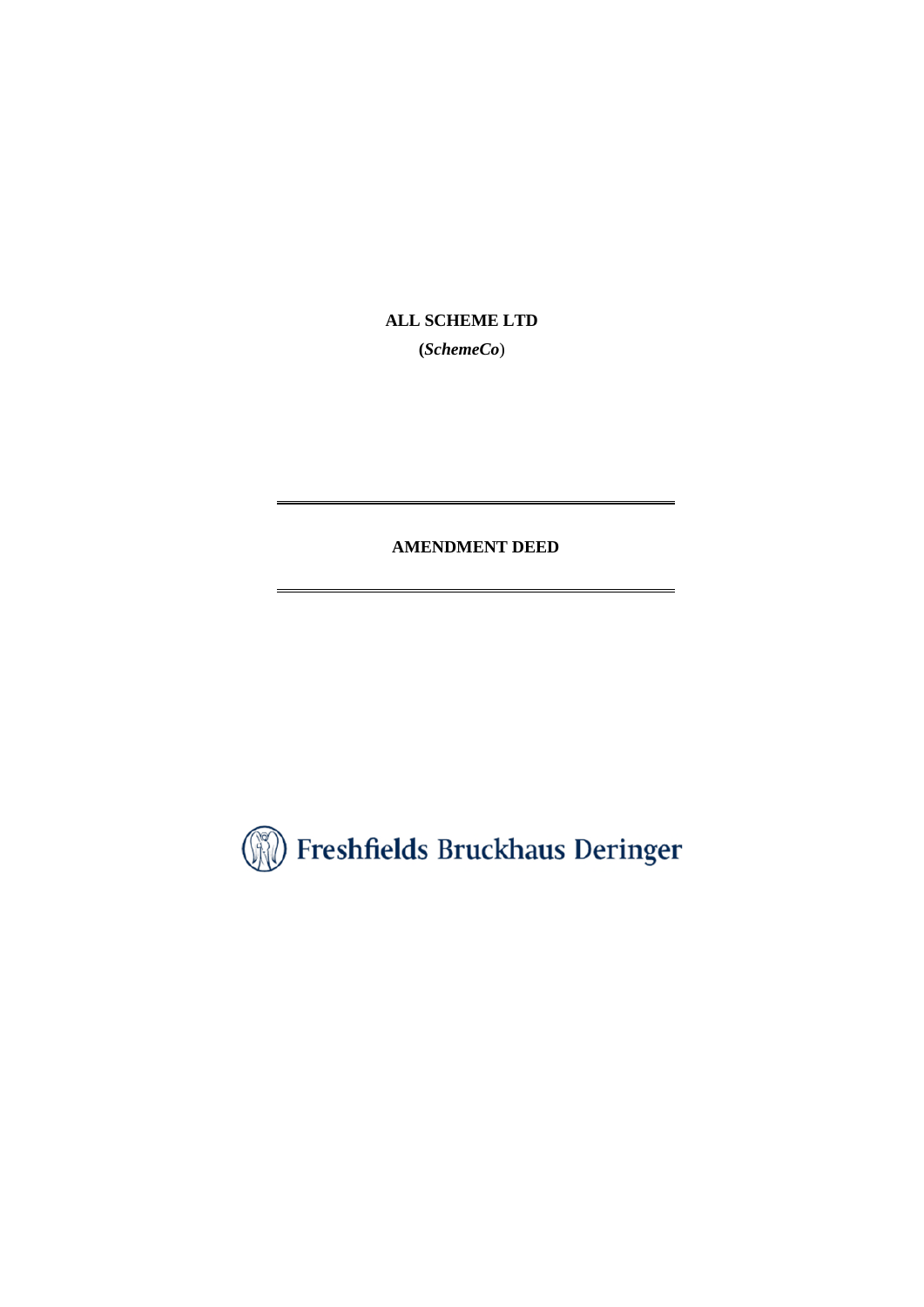# **CONTENTS**

# **CLAUSE**

## **PAGE**

| 2. |  |  |
|----|--|--|
|    |  |  |
| 4. |  |  |
|    |  |  |
|    |  |  |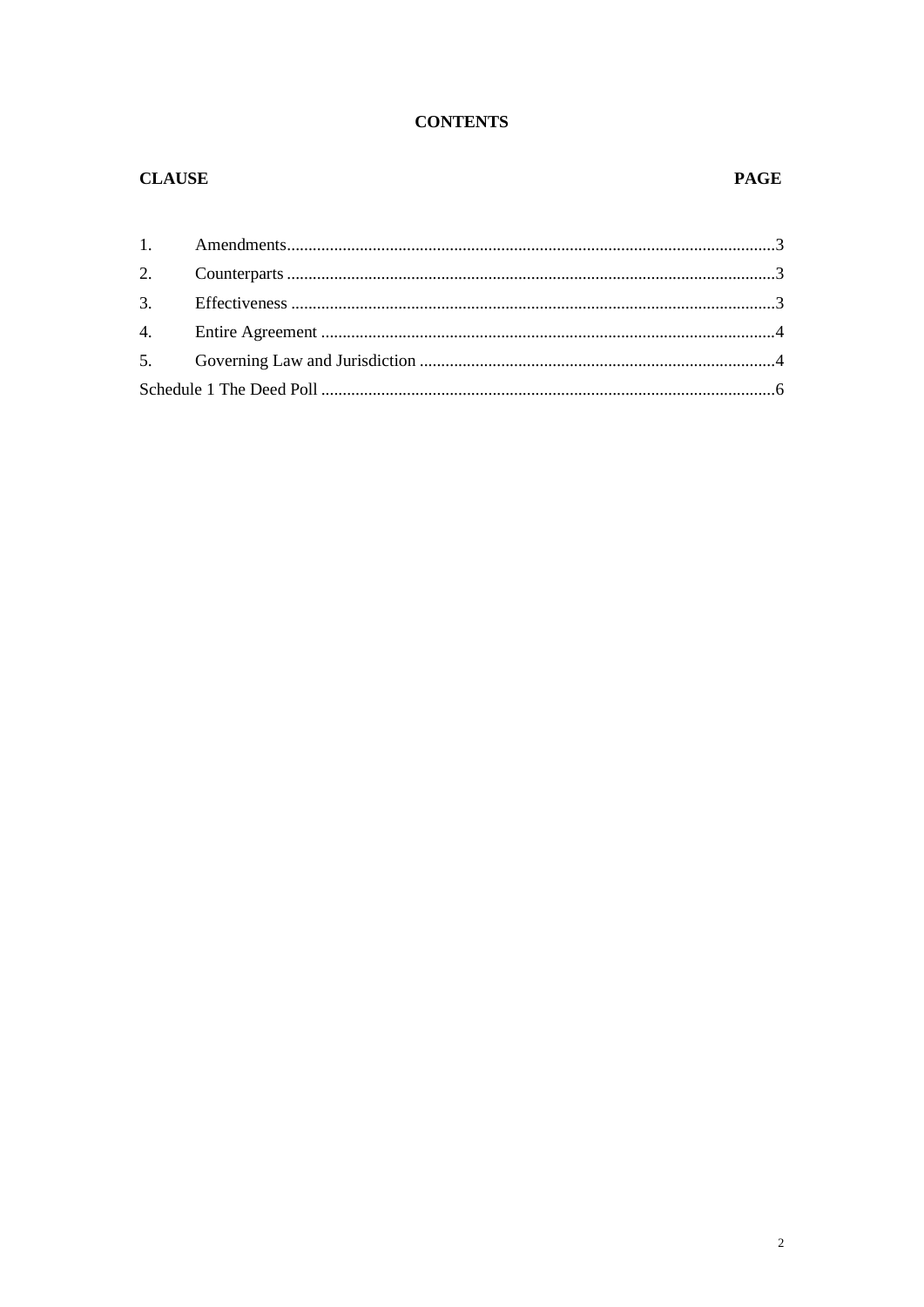# THIS DEED IS DATED  $14$  March 2022 AND MADE BY:

**ALL SCHEME LTD**, a company registered in England and Wales with company number 13116075 whose registered office is at Nova, 118-128 Commercial Road, Bournemouth, England, BH2 5LT (*SchemeCo*).

### **WHEREAS:**

(A) Capitalised terms used but not defined in this Deed have the meanings given to them in the Deed Poll dated 9 December 2021 (the *Deed Poll*), scheduled here at Schedule 1.

(B) Pursuant to the Deed Poll, SchemeCo assumed joint liability for the Companies' Redress Liabilities and FOS Fee Liabilities.

(C) SchemeCo enters into this Deed in order to amend the definition of the FOS Fee Liability and to insert certain other consequential defined terms.

(D) Accordingly, SchemeCo enters into this Deed to give effect to the Amendments and intends this document to take effect as a Deed.

**IT IS AGREED** as follows:

#### **1. AMENDMENTS**

- 1.1 The following amendments shall be made to the Deed Poll:
- (a) The definition of 'FOS Fee Liability' shall be amended as follows:

### **FOS Fee Liability** means any liability owed to the FOS incurred on or before the Claims Submission Deadline and which relates to a complaint referred to the FOS arising out of or in relation to the provision or administration of a Loan.

(b) The following definitions shall be inserted:

| <b>Claims Submission</b>     | means the date which is six months after the Scheme Effective                                                                                              |
|------------------------------|------------------------------------------------------------------------------------------------------------------------------------------------------------|
| <b>Deadline</b>              | Date.                                                                                                                                                      |
| <b>Scheme Effective Date</b> | means the date on which an order sanctioning either of the<br>Schemes is delivered to the Registrar of Companies in<br>England and Wales for registration. |

(together, the *Amendments*).

### **2. COUNTERPARTS**

This Deed may be executed on separate counterparts. Each counterpart is an original, but all counterparts shall together constitute one and the same instrument. Delivery of a counterpart of this Deed by email attachment or telecopy shall be an effective mode of delivery.

### **3. EFFECTIVENESS**

This Deed is delivered and takes effect upon the date of its execution.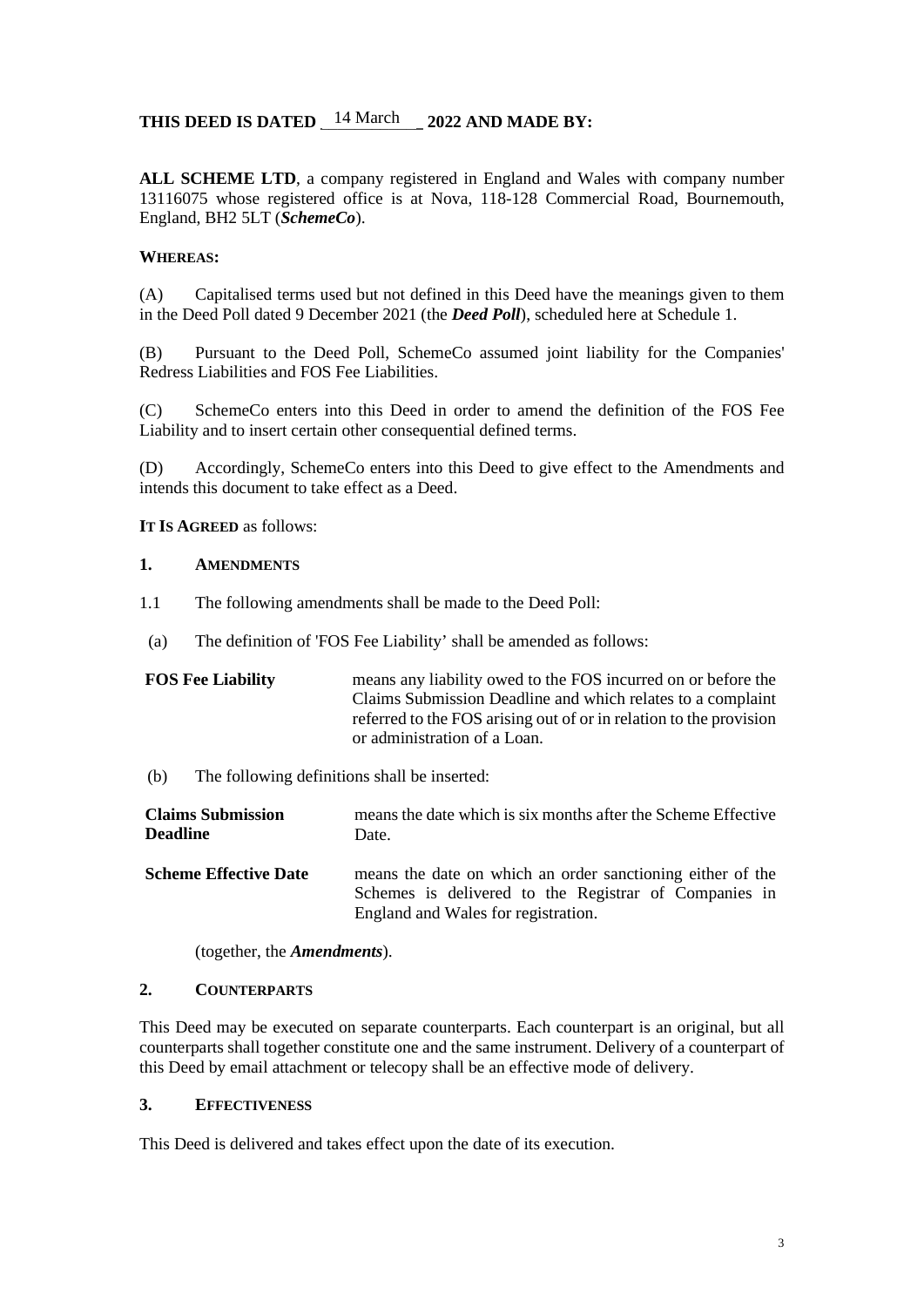## **4. ENTIRE AGREEMENT**

This Deed and the documents referred to in this Deed contain the whole agreement relating to the subject matter of this Deed at the date hereof to the exclusion of any terms implied by law which may be excluded by contract and supersedes any previous written agreement in relation to matters dealt with in this Deed.

## **5. GOVERNING LAW AND JURISDICTION**

5.1 This Deed and all matters (including any contractual or non-contractual obligation) arising out of or in connection with it, its subject matter or formation shall be governed by and construed in accordance with English law.

5.2 All disputes arising out of or in connection with this Deed, including, without limitation, disputes relating to any non-contractual obligations arising out of or in connection with this Deed, shall be submitted to the exclusive jurisdiction of the English courts.

**IN WITNESS** whereof SchemeCo has caused this Deed to be duly executed on the date first written above.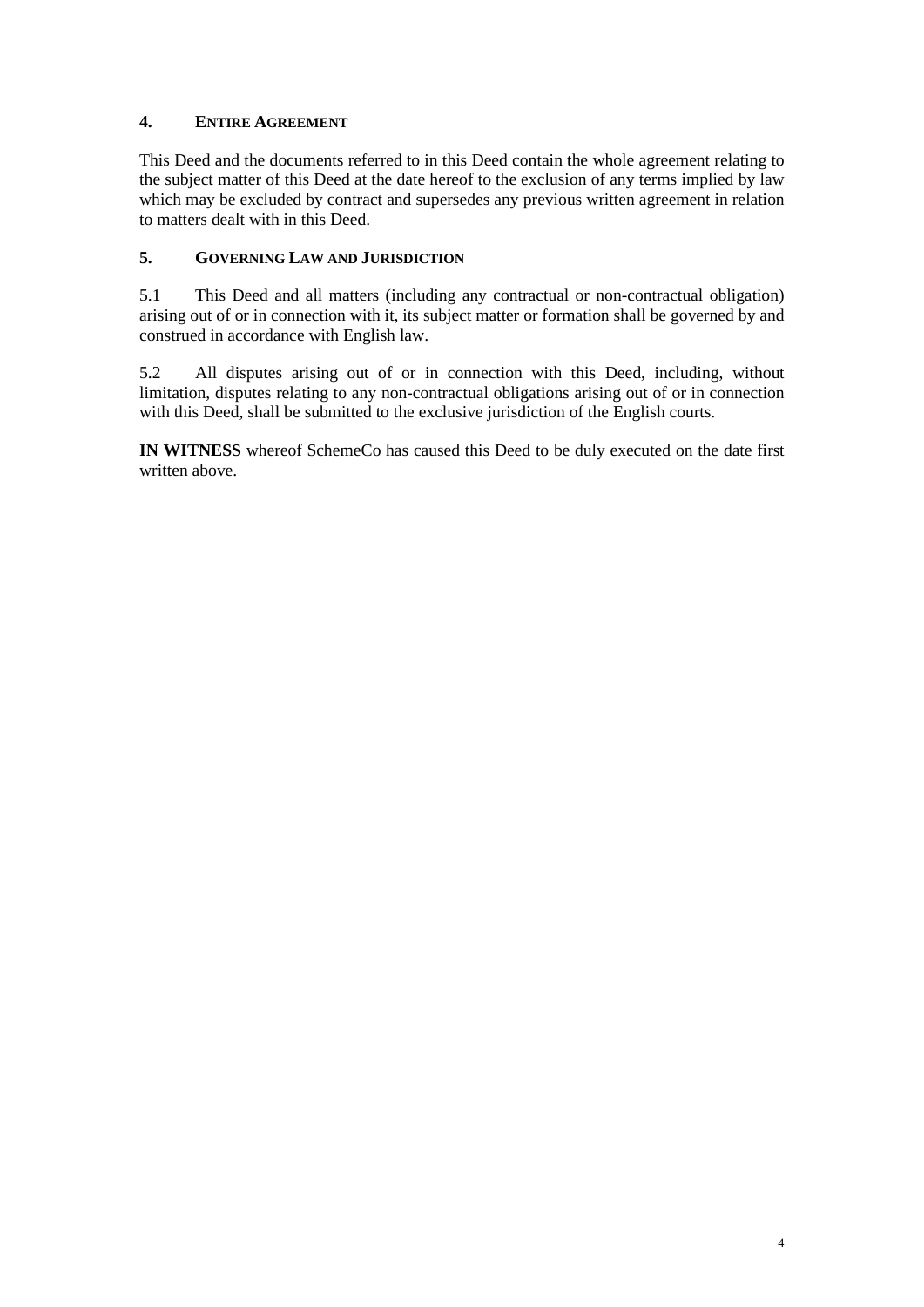#### **SIGNATORIES**

# **EXECUTED** as a **DEED** by **ALL SCHEME LTD** acting by two

directors

Signed: ..............................................

Print name: ........................................ Gary Jennison

Director

Meholas Beal

Signed: ..............................................

Print name: ........................................ Nicholas Beal

Director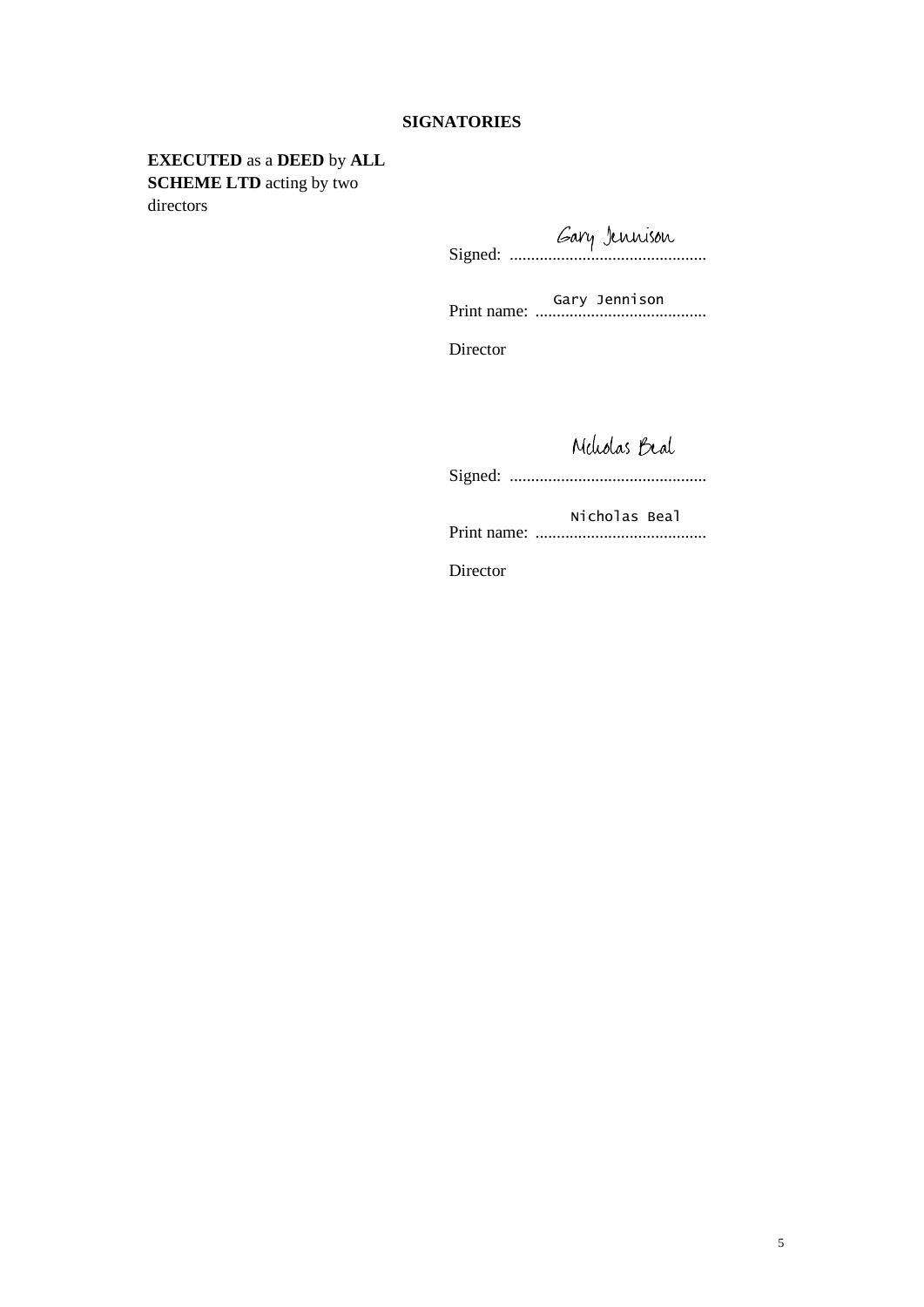**Schedule 1 The Deed Poll**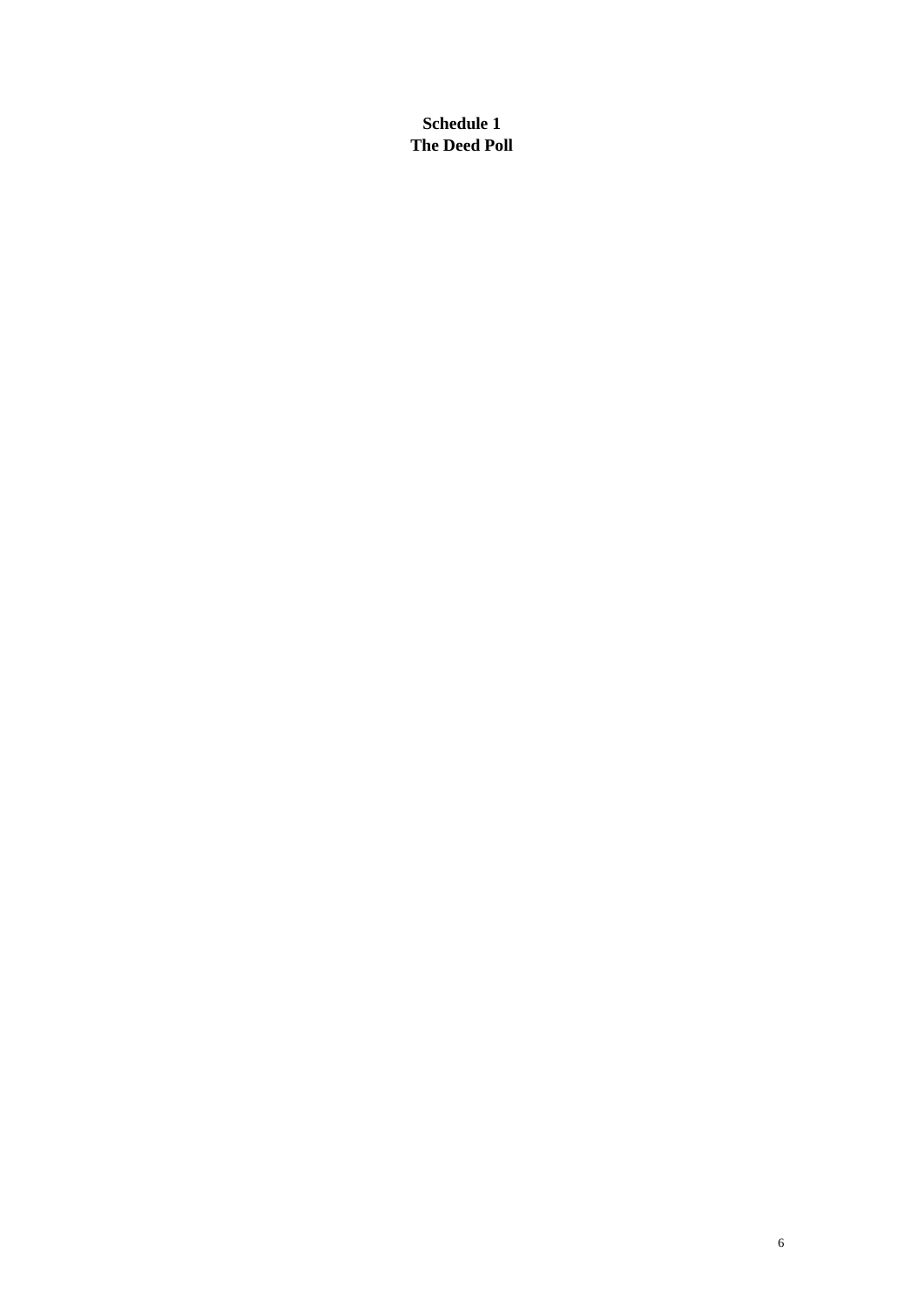## DEED POLL

This deed poll (this "Deed") is made on  $\frac{9}{5}$  December 2021

by

ALL Scheme Ltd, a company incorporated in England and Wales with company number 13116075, having its registered office at Nova, 118-128 Commercial Road, Bournemouth, England, BH2 5LT ("SchemeCo")

in favour of

the Scheme Creditors, as defined in this Deed

### **DEFINITIONS**

| <b>ALL</b>                                                                                                                                                                                                                                                                                                                                                                                     | means Amigo Loans Ltd, a company incorporated in England<br>and Wales with company number 04841153, having its<br>registered office at Nova, 118-128 Commercial Road,<br>Bournemouth, England, BH2 5LT.               |  |
|------------------------------------------------------------------------------------------------------------------------------------------------------------------------------------------------------------------------------------------------------------------------------------------------------------------------------------------------------------------------------------------------|-----------------------------------------------------------------------------------------------------------------------------------------------------------------------------------------------------------------------|--|
| <b>AMSL</b>                                                                                                                                                                                                                                                                                                                                                                                    | means Amigo Management Services Ltd, a company<br>incorporated in England and Wales with company number<br>05391984, having its registered office at Nova, 118-128<br>Commercial Road, Bournemouth, England, BH2 5LT. |  |
| <b>Companies</b>                                                                                                                                                                                                                                                                                                                                                                               | means ALL, AMSL and Holdings PLC, each being a<br>Company.                                                                                                                                                            |  |
| <b>Effective Date</b>                                                                                                                                                                                                                                                                                                                                                                          | means the date that this Deed is executed.                                                                                                                                                                            |  |
| <b>Excluded Liability</b><br>means any Liability arising out of or in relation to the<br>provision or administration of a Loan, in respect of which: (i)<br>a complaint has been made to any of the Companies by or on<br>behalf of a customer (including, for the avoidance of doubt,<br>borrowers, former borrowers, guarantors and former<br>guarantors); and (ii) before 21 December 2020: |                                                                                                                                                                                                                       |  |
|                                                                                                                                                                                                                                                                                                                                                                                                | a) ALL had accepted the complaint, or had made a<br>settlement offer which had been accepted by the<br>customer;                                                                                                      |  |
|                                                                                                                                                                                                                                                                                                                                                                                                | b) ALL had made a settlement offer dated on or after 21<br>June 2020, which had not been accepted or rejected<br>by the customer;                                                                                     |  |
|                                                                                                                                                                                                                                                                                                                                                                                                | c) ALL had accepted an opinion issued by an<br>adjudicator at the FOS in respect of the complaint; or                                                                                                                 |  |
|                                                                                                                                                                                                                                                                                                                                                                                                | d) ALL had received a final decision from the FOS in<br>respect of the complaint and had not notified that                                                                                                            |  |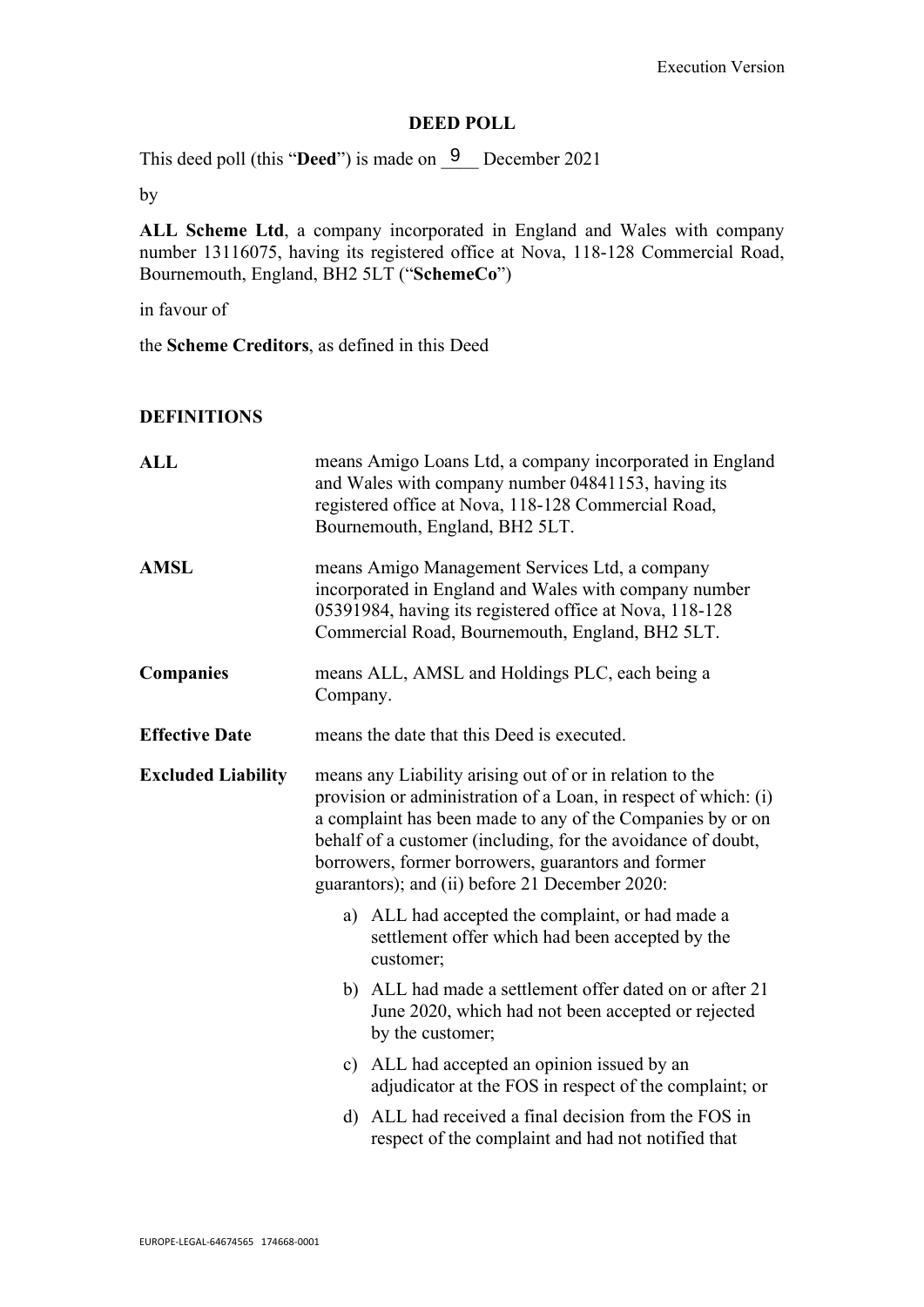|                          | customer that it intended to ask the court to review<br>that decision                                                                                                                                                                                                                                                                                                                       |
|--------------------------|---------------------------------------------------------------------------------------------------------------------------------------------------------------------------------------------------------------------------------------------------------------------------------------------------------------------------------------------------------------------------------------------|
|                          | (and SchemeCo will list the relevant unique identifier<br>relating to such Liabilities in Schedule 1 of each of the<br>Schemes).                                                                                                                                                                                                                                                            |
| <b>FOS</b>               | means the Financial Ombudsman Service.                                                                                                                                                                                                                                                                                                                                                      |
| <b>FOS Fee Liability</b> | means any Liability owed to the FOS arising out of or in<br>relation to the provision or administration of a Loan.                                                                                                                                                                                                                                                                          |
| <b>Holdings PLC</b>      | means Amigo Holdings PLC, a company incorporated in<br>England and Wales with company number 10024479, having<br>its registered office at Nova, 118-128 Commercial Road,<br>Bournemouth, England, BH2 5LT.                                                                                                                                                                                  |
| <b>Insolvency Act</b>    | means the Insolvency Act 1986.                                                                                                                                                                                                                                                                                                                                                              |
| <b>Insolvency Event</b>  | means, in respect of a company, any of the following events:                                                                                                                                                                                                                                                                                                                                |
|                          | a) the making of an order by the court to wind up the<br>company pursuant to the Insolvency Act;                                                                                                                                                                                                                                                                                            |
|                          | b) the passing of a resolution under s.84 of the<br>Insolvency Act to wind up the company;                                                                                                                                                                                                                                                                                                  |
|                          | c) the appointment of an administrator of the company<br>pursuant to the Insolvency Act;                                                                                                                                                                                                                                                                                                    |
|                          | d) the appointment of a provisional liquidator of the<br>company pursuant to the Insolvency Act;                                                                                                                                                                                                                                                                                            |
|                          | e) the appointment of a receiver or an administrative<br>receiver over the whole or substantially all of the<br>company's business or assets; or                                                                                                                                                                                                                                            |
|                          | f) the equivalent or an analogous event in any<br>jurisdiction.                                                                                                                                                                                                                                                                                                                             |
| Liability                | means any liability of a person, whether it is present, future,<br>prospective or contingent, whether its amount is fixed or<br>undetermined, whether or not it involves the payment of<br>money and whether it arises at common law, in equity or by<br>statute, in England and Wales, Scotland or Northern Ireland<br>or in any other jurisdiction, or in any other manner<br>whatsoever. |
| Loan                     | means a loan made by ALL to any person (whether resident<br>in the United Kingdom or elsewhere) after 28 January 2005<br>and before 21 December 2020, which was administered by<br>ALL or AMSL.                                                                                                                                                                                             |
| <b>Redress Creditor</b>  | means a person who is owed a Redress Liability.                                                                                                                                                                                                                                                                                                                                             |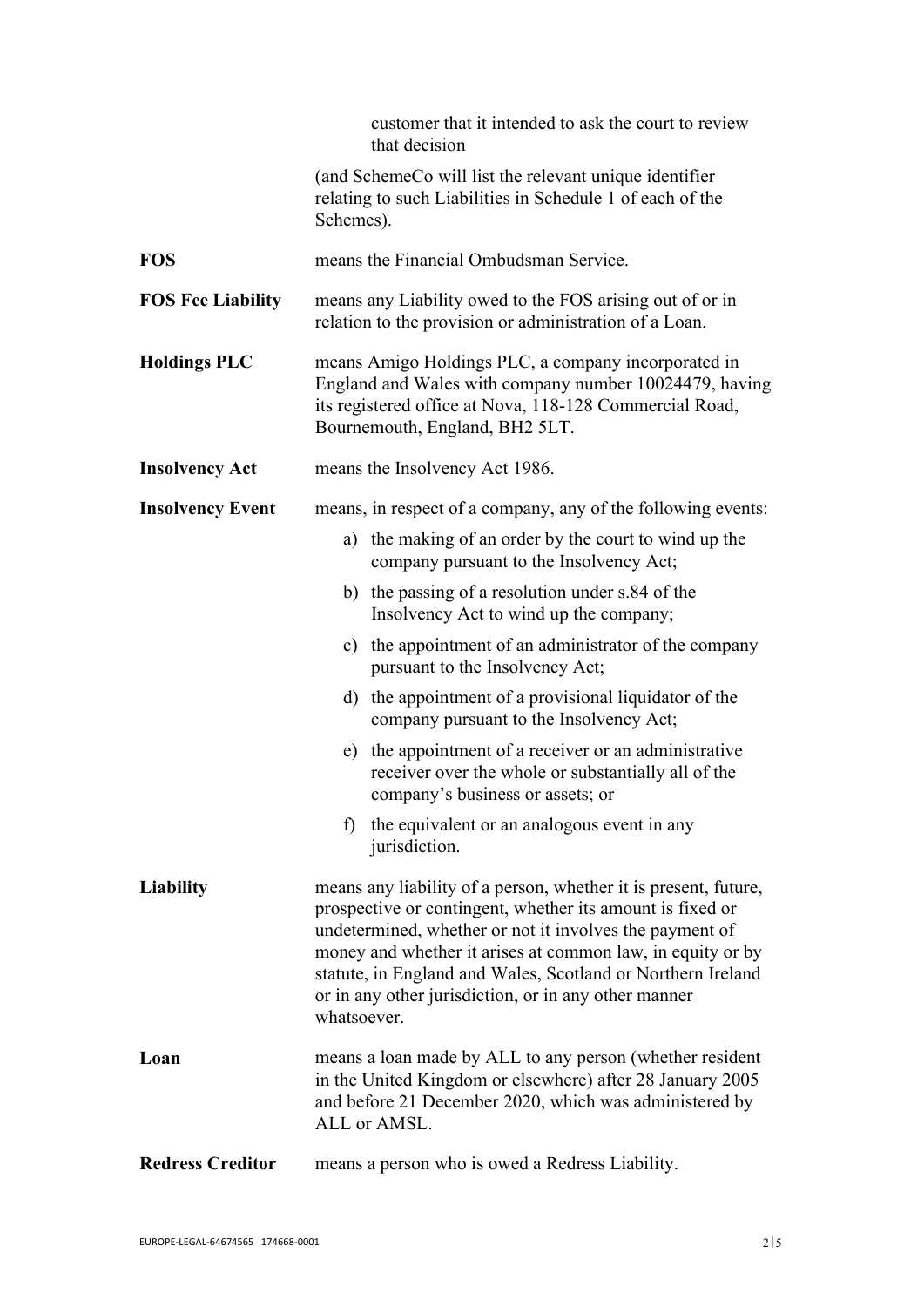| <b>Redress Liability</b> | means a Liability owed to a person whether resident in the<br>United Kingdom or elsewhere (including borrowers, former<br>borrowers, guarantors and former guarantors) arising out of<br>or in relation to the provision or administration of a Loan, but<br>excluding: |  |  |
|--------------------------|-------------------------------------------------------------------------------------------------------------------------------------------------------------------------------------------------------------------------------------------------------------------------|--|--|
|                          | any amounts owed between any of the Companies<br>(a)<br>and/or SchemeCo; and                                                                                                                                                                                            |  |  |
|                          | the Excluded Liabilities.<br>(b)                                                                                                                                                                                                                                        |  |  |
| <b>Schemes</b>           | means the two schemes of arrangement to be proposed by<br>SchemeCo pursuant to Part 26 of the Companies Act 2006<br>around or soon after the date of this Deed.                                                                                                         |  |  |
| <b>Scheme Creditor</b>   | means a Redress Creditor or the FOS.                                                                                                                                                                                                                                    |  |  |
| <b>Scheme Liability</b>  | means a Redress Liability or a FOS Fee Liability.                                                                                                                                                                                                                       |  |  |

### WHEREAS:

- (1) ALL and/or AMSL provided and/or administered Loans to the Redress Creditors in circumstances which may: (i) entitle the Redress Creditors to seek a redress payment from any or all of the Companies in respect of a Redress Liability; and (ii) require a payment to be made to the FOS in respect of a FOS Fee Liability.
- (2) SchemeCo has been established for the purpose of proposing two schemes of arrangement under Part 26 of the Companies Act 2006 that will, amongst other matters, allow it to pay compensation to Redress Creditors who have a valid claim in respect of a Redress Liability and meet liabilities to the FOS in respect of FOS Fee Liabilities.
- (3) SchemeCo wishes to assume joint liability for the Companies': (i) Redress Liabilities; and (ii) FOS Fee Liabilities. The purpose of this Deed is to allow the Redress Creditors and the FOS to be bound by the Schemes and to benefit from them.
- (4) Pursuant to the Schemes, the Redress Creditors and the FOS respectively will release the Companies from all: (i) Redress Liabilities; and (ii) FOS Fee Liabilities, leaving only SchemeCo liable for the: (i) Redress Liabilities; and (ii) FOS Fee Liabilities, which will be addressed pursuant to the terms of the Schemes.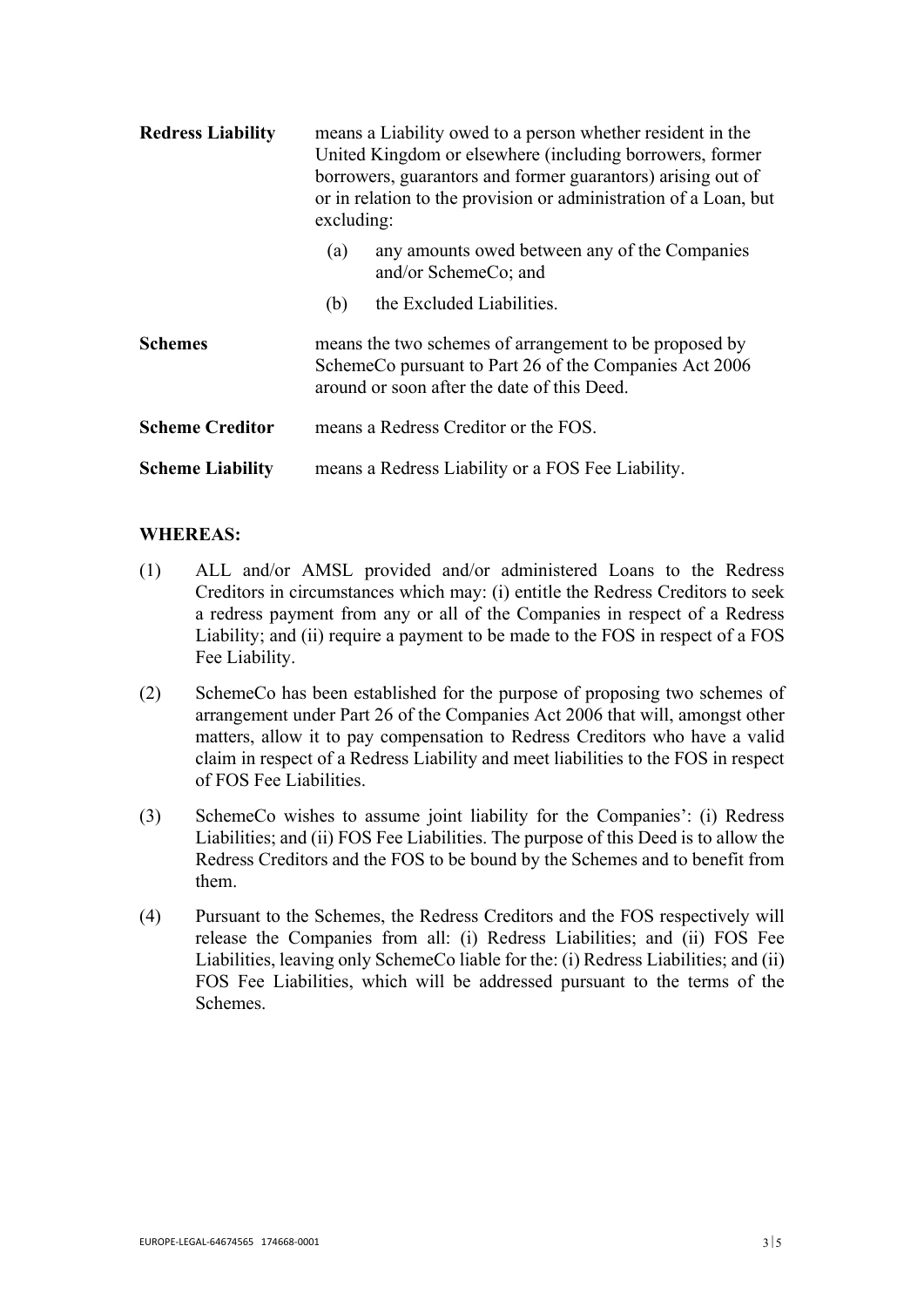## IT IS AGREED:

## Assumption of joint liability by SchemeCo to the Scheme Creditors

- 1. SchemeCo hereby assumes joint liability (alongside the Companies) to each of the Scheme Creditors as follows:
- 1.1 each of the Redress Creditors in an amount equal to the amount of any Redress Liability which is owed by each Company to that Redress Creditor; and
- 1.2 the FOS in an amount equal to the amount of any FOS Fee Liability which is owed by each Company to the FOS.
- 2. The assumption of liability in Clause 1 above:
- 2.1 will take effect on the Effective Date and is subject to Clause 3 below; and
- 2.2 will be subject to SchemeCo having the same rights to raise any defences in respect of a Scheme Liability that any of the Companies had in respect of the Scheme Liabilities on the Effective Date. Such defences shall apply to the Scheme Liabilities in the same way they would have applied to claims brought by Scheme Creditors against any of the Companies on or prior to the Effective Date.

## **Termination**

- 3. If: (i) SchemeCo has not filed claim forms in relation to the Schemes on or before 31 March 2022; or (ii) neither of the Schemes have been sanctioned and become effective on or before 31 August 2022; or (iii) there is an Insolvency Event in respect of any Company before either of the Schemes have been sanctioned and become effective, then automatically and irrevocably:
- 3.1 this Deed shall terminate and be treated as void ab initio; and
- 3.2 without prejudice to Clause 3.1 above, any and all Liabilities arising from the assumption of liability in Clause 1 above shall be discharged and released.

### Execution

4. This Deed has been executed as a deed and is delivered and takes effect on the Effective Date.

### Invalidity

5. Each of the provisions of this Deed is severable. If any such provision is held to be or becomes invalid or unenforceable in any respect under the law of any jurisdiction, it shall have no effect in that respect and SchemeCo shall use all reasonable efforts to replace it in that respect with a valid and enforceable